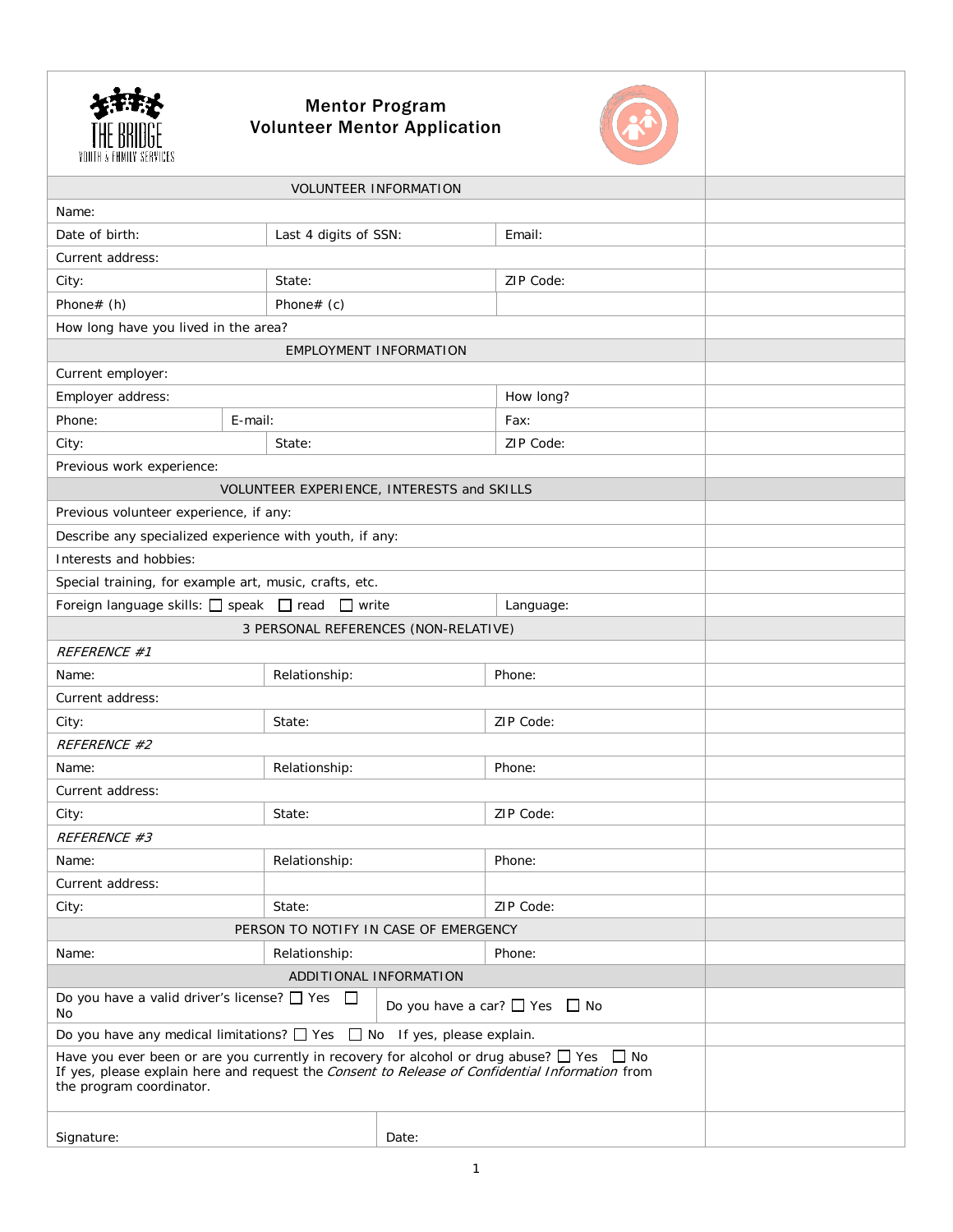

## Mentor Program Insurance Verification and Consent to Driving Record Inquiry



| A COPY OF A VALID DRIVER'S LICENSE AND AUTO INSURANCE CARD MUST BE ON FILE.<br>UPON RENEWAL, NEW COPIES MUST BE SUBMITTED. |                               |  |  |  |
|----------------------------------------------------------------------------------------------------------------------------|-------------------------------|--|--|--|
| Volunteer name:                                                                                                            | Driver's license number:      |  |  |  |
| Auto insurance company:                                                                                                    | Auto insurance policy number: |  |  |  |
| Name of agent:                                                                                                             | Agent's phone number:         |  |  |  |
| <b>Bodily Injury Liability Coverage</b>                                                                                    |                               |  |  |  |
| Per person:                                                                                                                |                               |  |  |  |
| Per occurrence:                                                                                                            |                               |  |  |  |
| Property Damage Liability Coverage                                                                                         |                               |  |  |  |
| Per person:                                                                                                                |                               |  |  |  |
| Per occurrence:                                                                                                            |                               |  |  |  |
| <b>Uninsured Motorist Coverage</b>                                                                                         |                               |  |  |  |
| Per person:                                                                                                                |                               |  |  |  |
| Per occurrence:                                                                                                            |                               |  |  |  |
| <b>Medical Payments</b>                                                                                                    |                               |  |  |  |
| Per person:                                                                                                                |                               |  |  |  |

 $\overline{\phantom{a}}$  , and the contract of the contract of the contract of the contract of the contract of the contract of the contract of the contract of the contract of the contract of the contract of the contract of the contrac

Volunteer signature Date